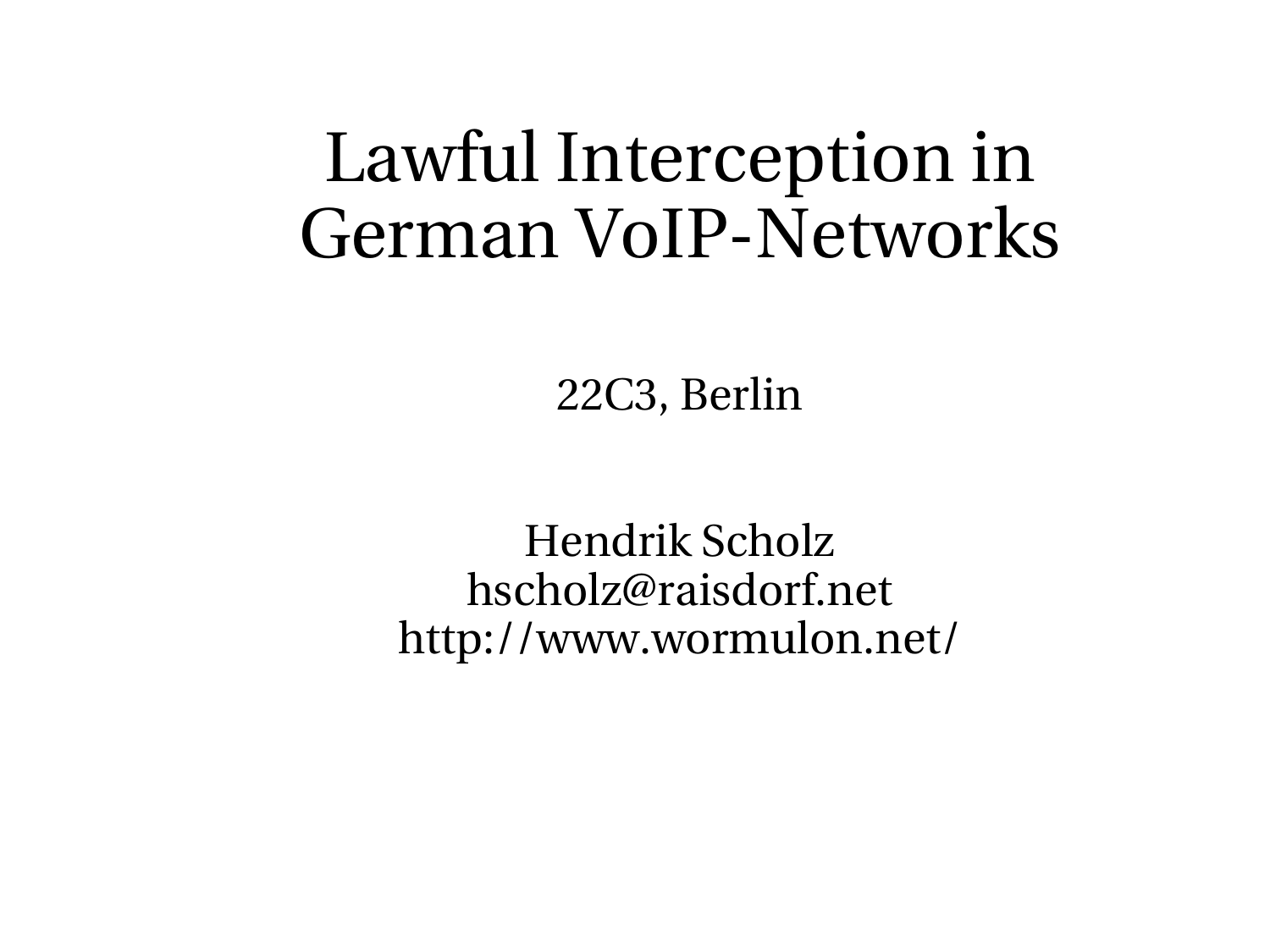# Agenda

- What is Lawful Interception (LI)?
- Terms, Laws
- Lawful Interception in PSTN networks
- Lawful Interception in VoIP networks
- Countermeasures
- Interim Solution
- Upcoming Nightmares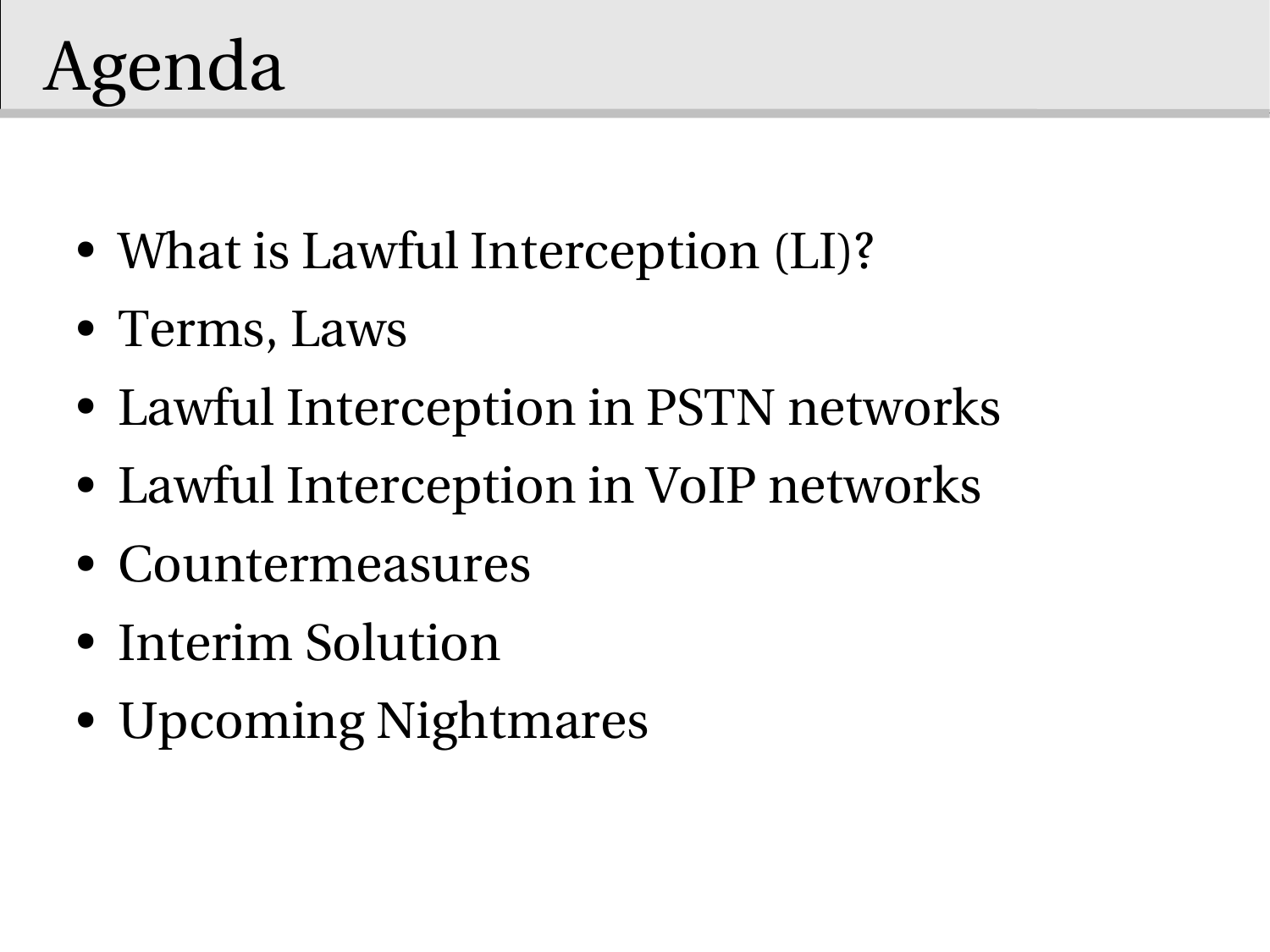# What is Lawful Interception?

- spying on users
- justified by the government
- goal: gain information about subject
- information: relationship rather than content
- target: 'account'
	- email, DSL, Usenet, phone number, SIP address
	- IRI: intercept related information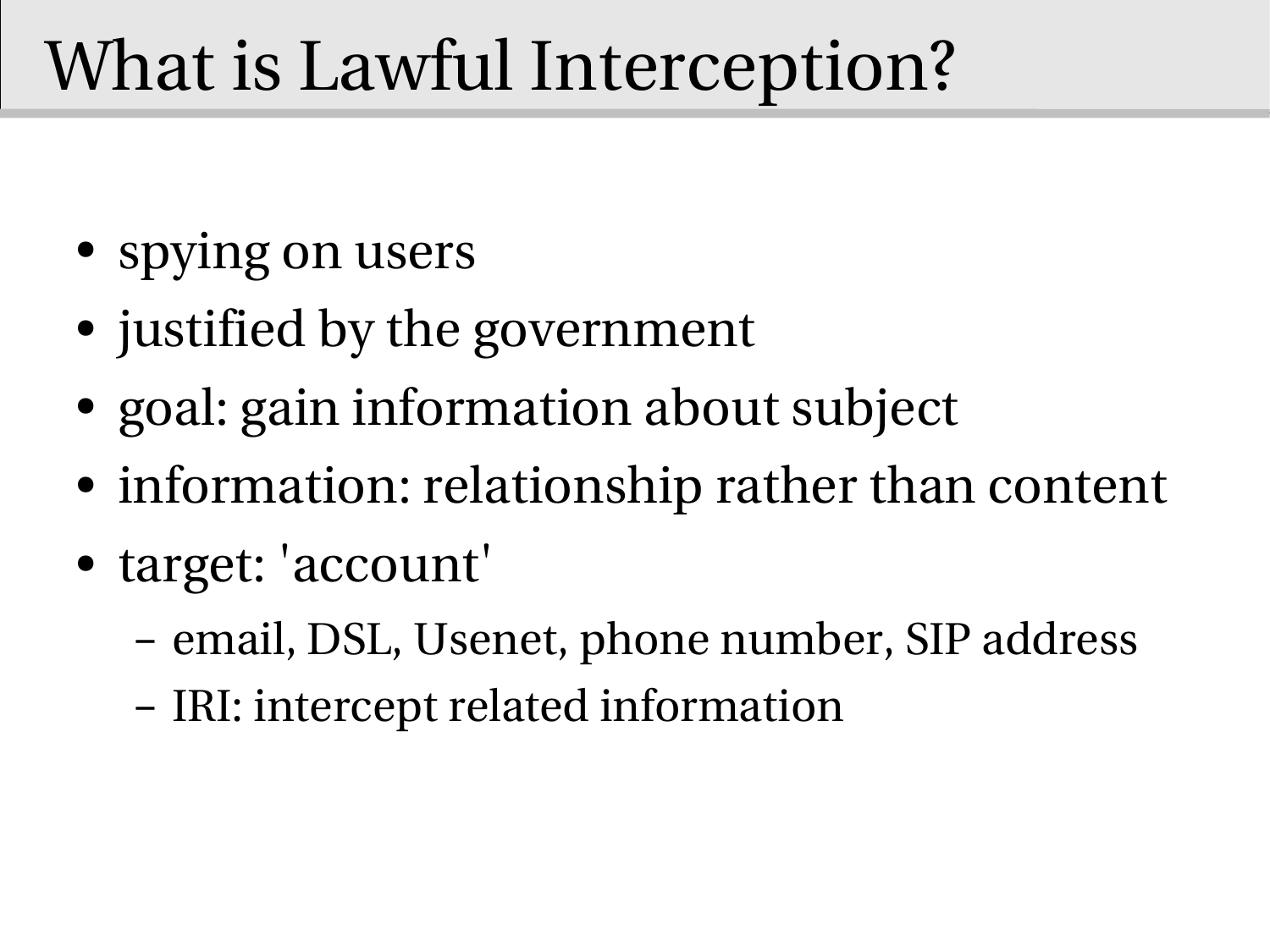#### Terms

- Bedarfstraeger, berechtigte Stelle
	- demand bearer, entitled agency
	- LEA: Law Enforcement Agency
- Massnahme
	- interception process
- Ausweisung
	- expulsion order
	- copying data
	- active vs. passive expulsion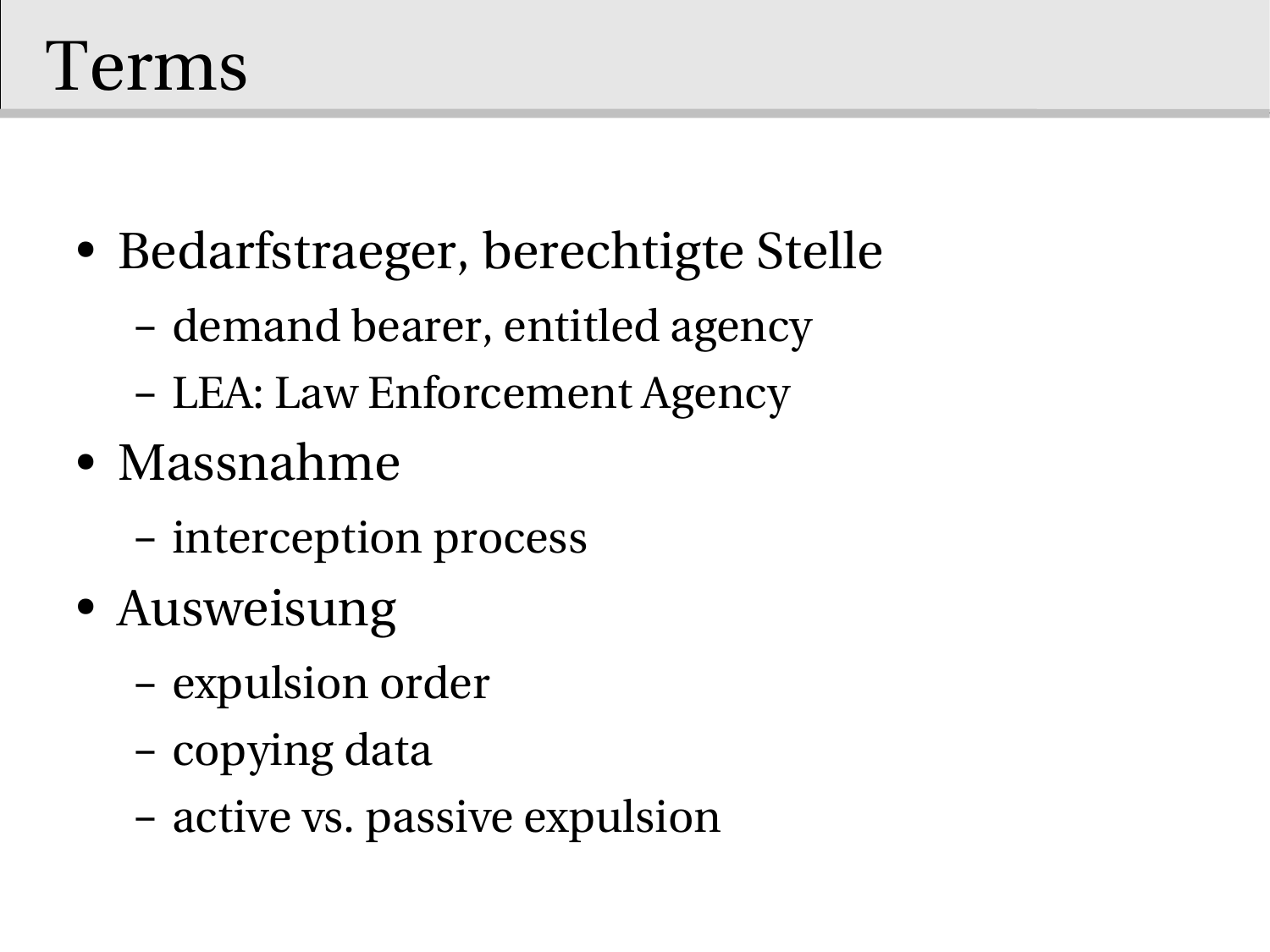# The Law

- Telekommunikationsüberwachungsverordnung
	- telecommunication surveillance ordinance
	- TKUeV
- Technische Richtlinie zur Telekommunikationsüberwachungsverordnung
	- technical guidelines
	- TR TKUeV
- Durchfuehrungsverordnung zur Telekommunikationsüberwachungsverordnung
	- rules of conduct
	- DV TKUeV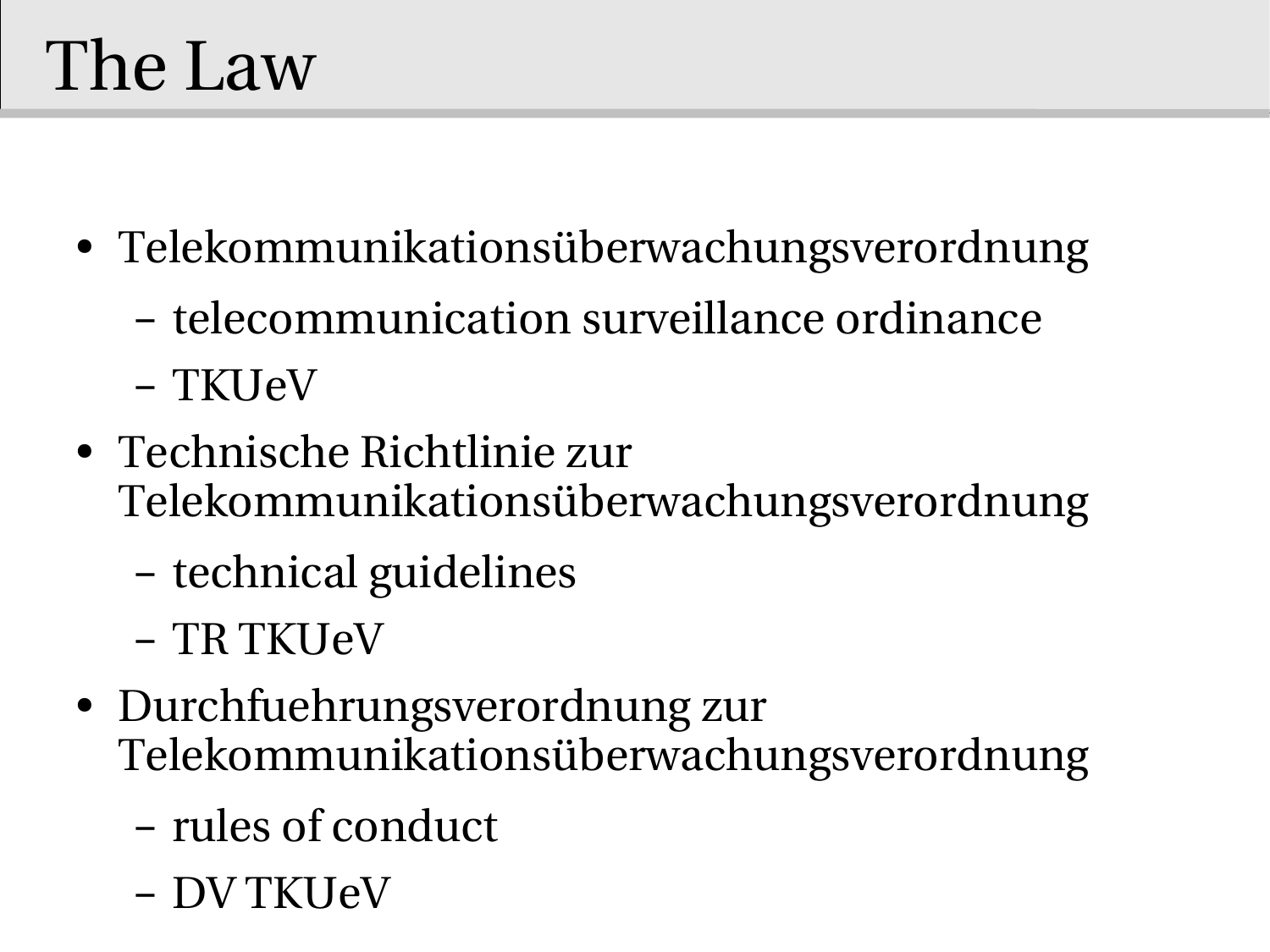#### PSTN network

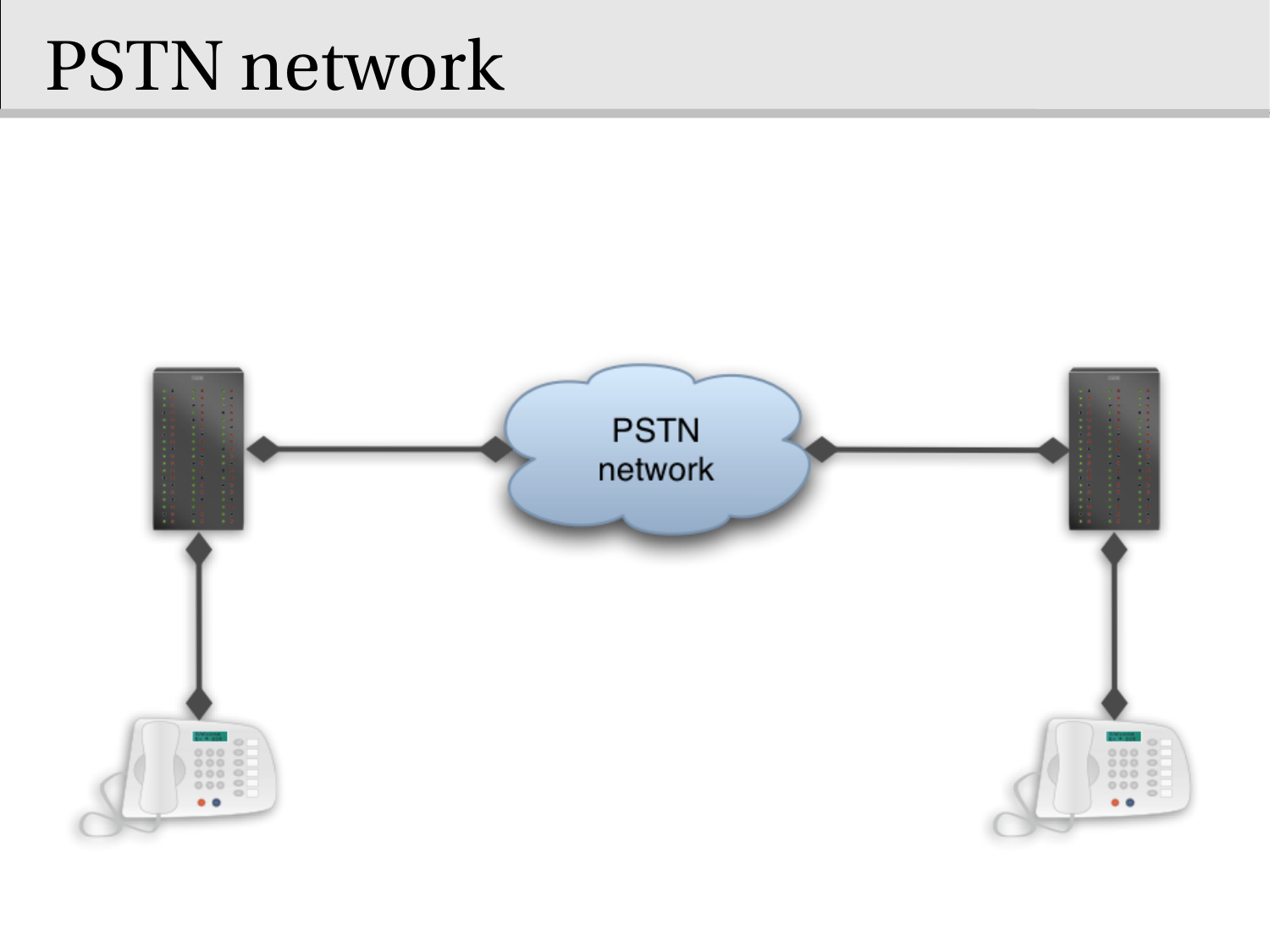# LI in the Old World

- signalling and voice parallel (ISDN)
	- D channel, multiple B channels
	- in-band singalling (analogue)
- LI on the upstream gateway (*i.e.* Siemens EWSD)
- in service since 20 years
- redirections not visible to user
	- no ping to measure round-trip times
	- no traceroute to record route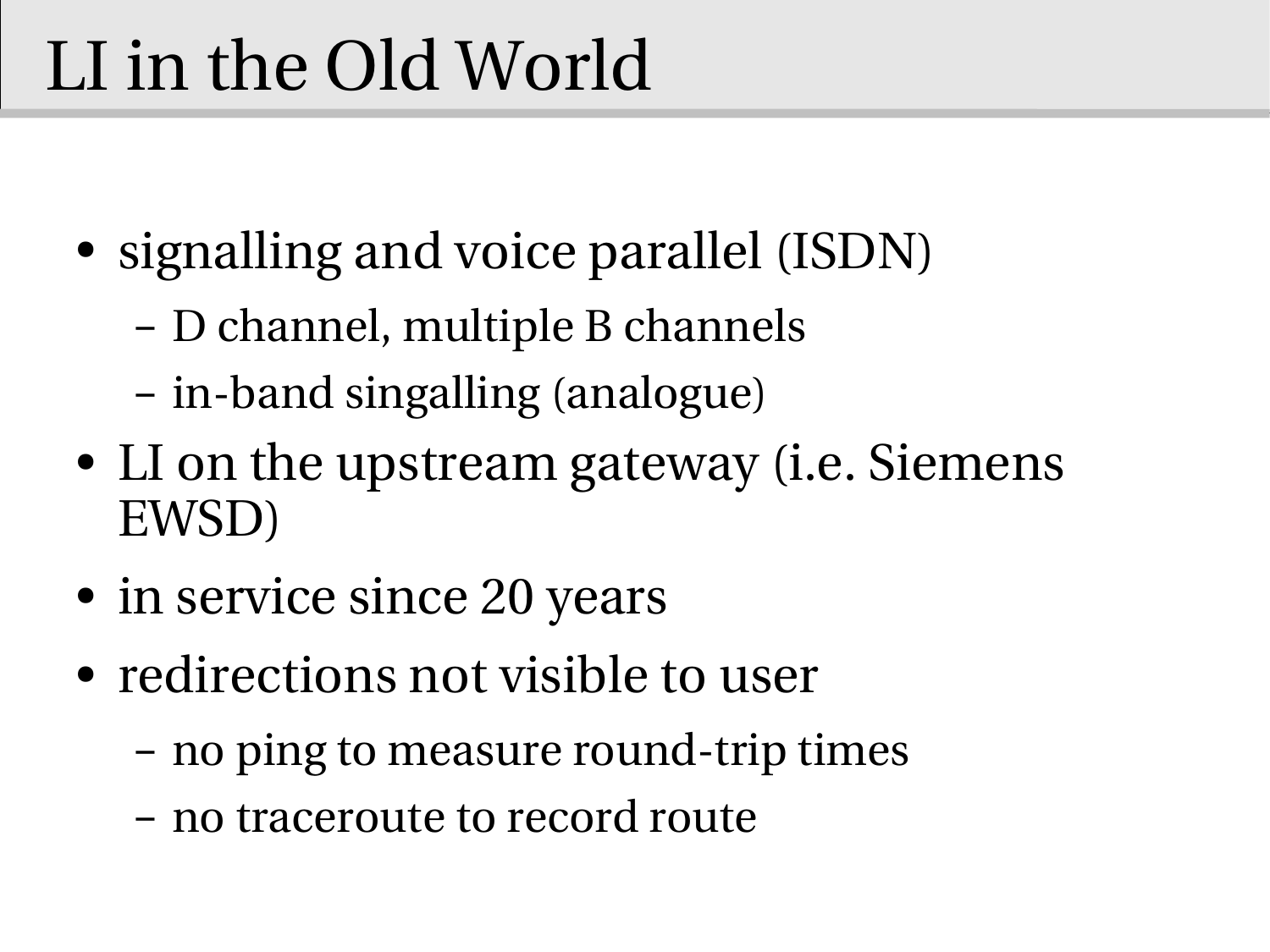# VoIP Paradigm

#### **VoIP should have all PSTN-LI-features**

- undetectable to user
- management (handover) interface
- security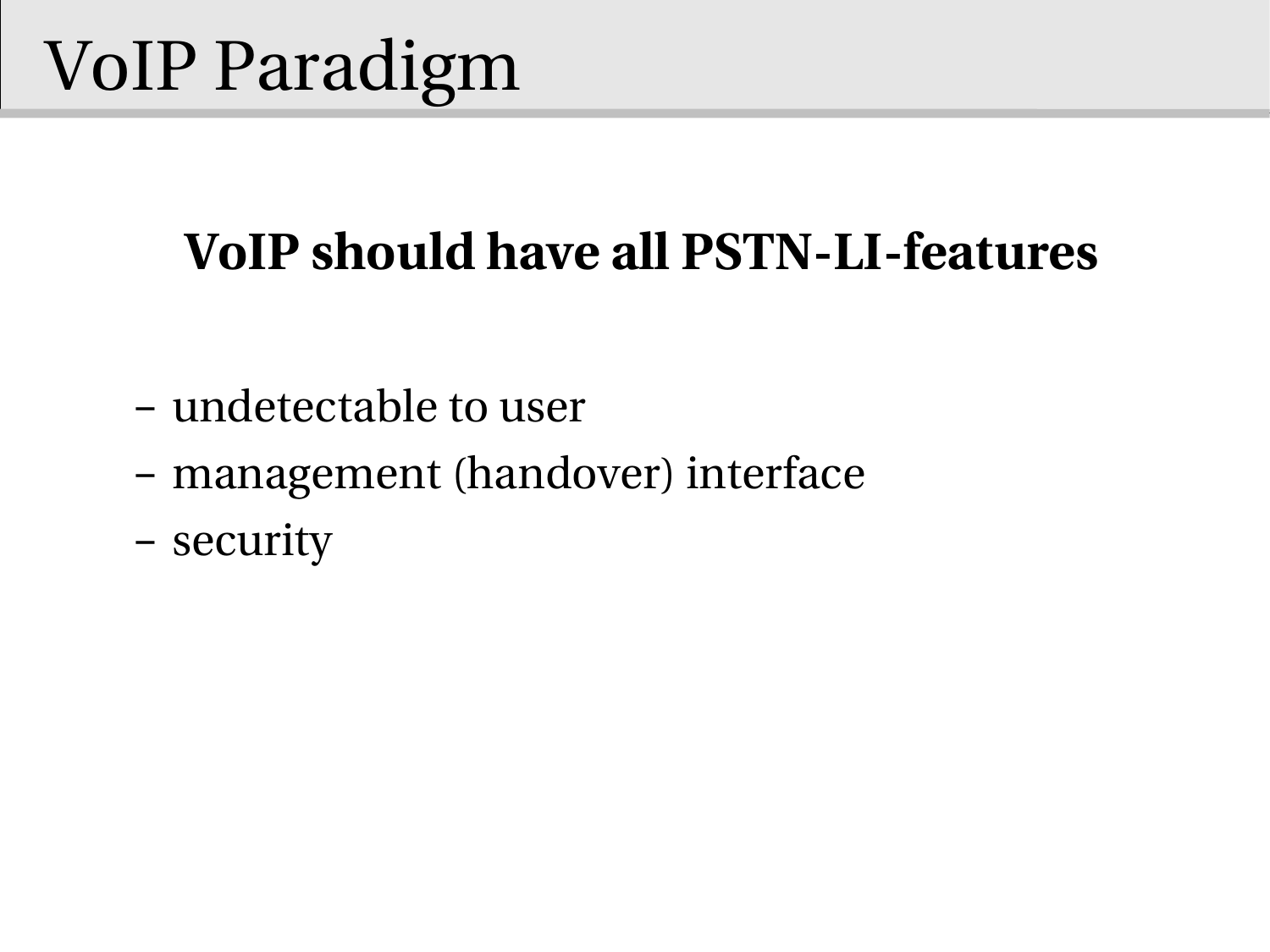# The VoIP Universe

- signalling:
	- SIP
	- H.323
	- SCCP (Skinny)
- voice/media:
	- G.711 ulaw, alaw
	- G.723, G.726, G.729
	- GSM, iLBC, speex
	- proprietary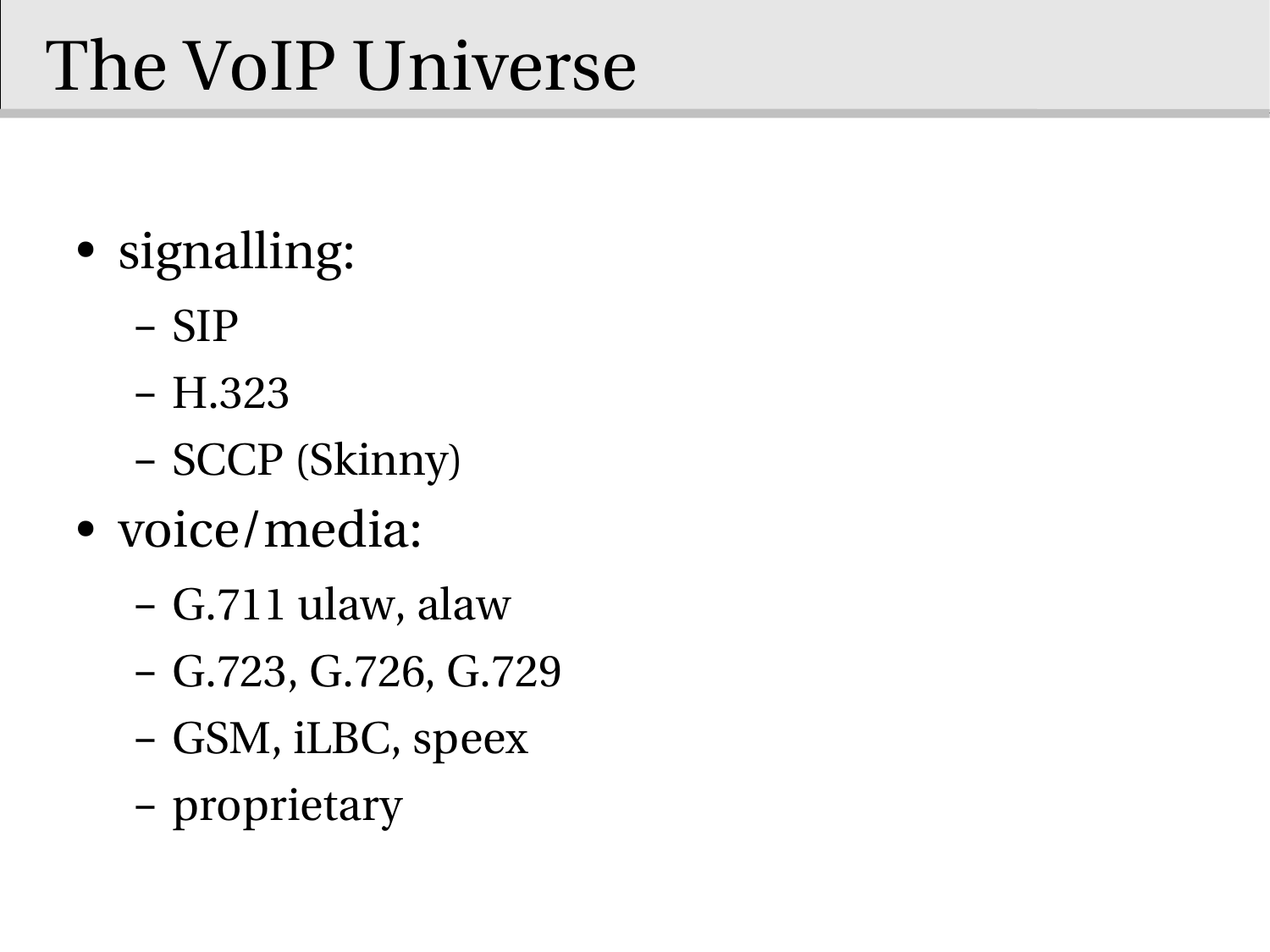### simplified VoIP Setup

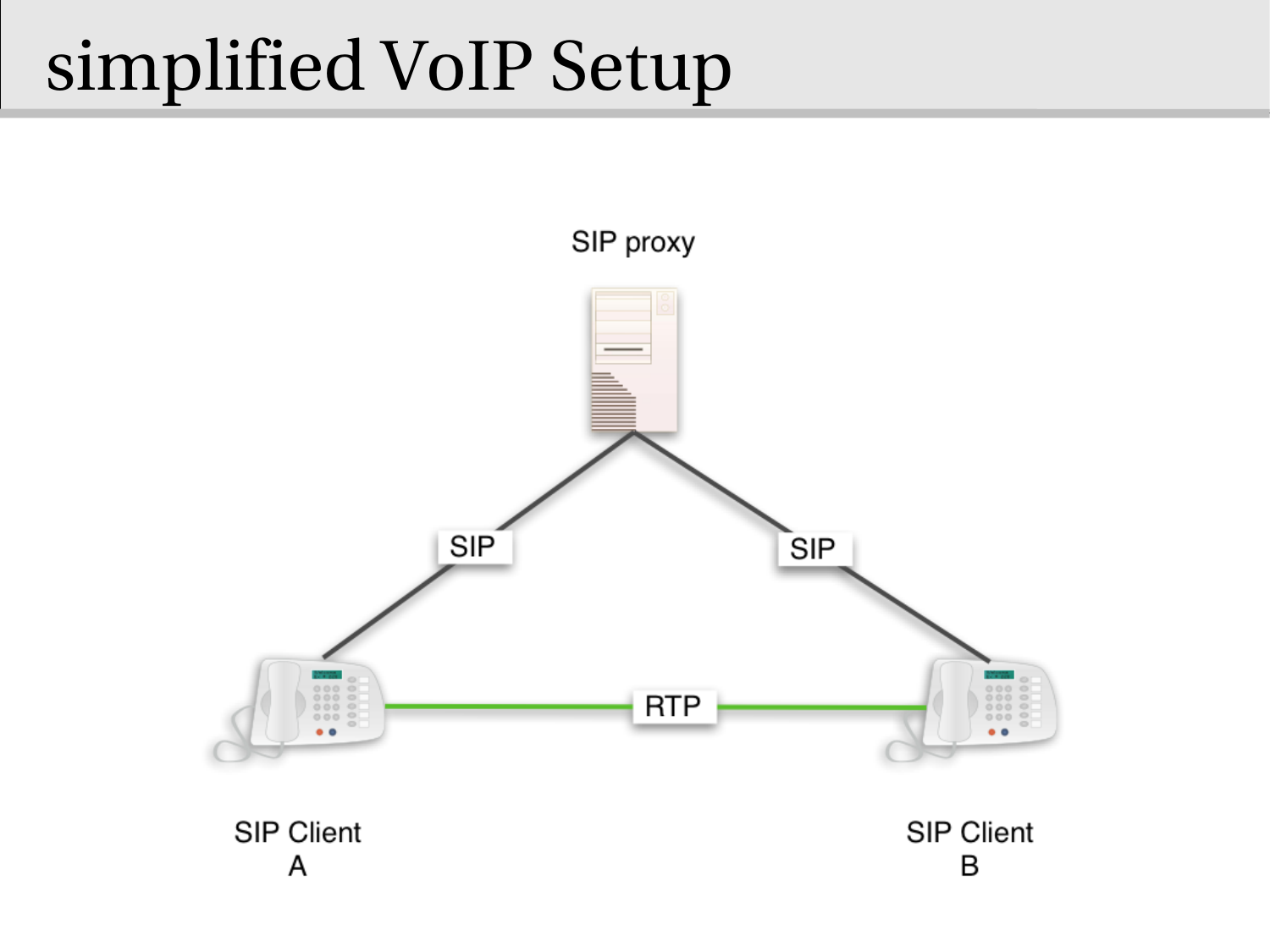# standard VoIP Setup

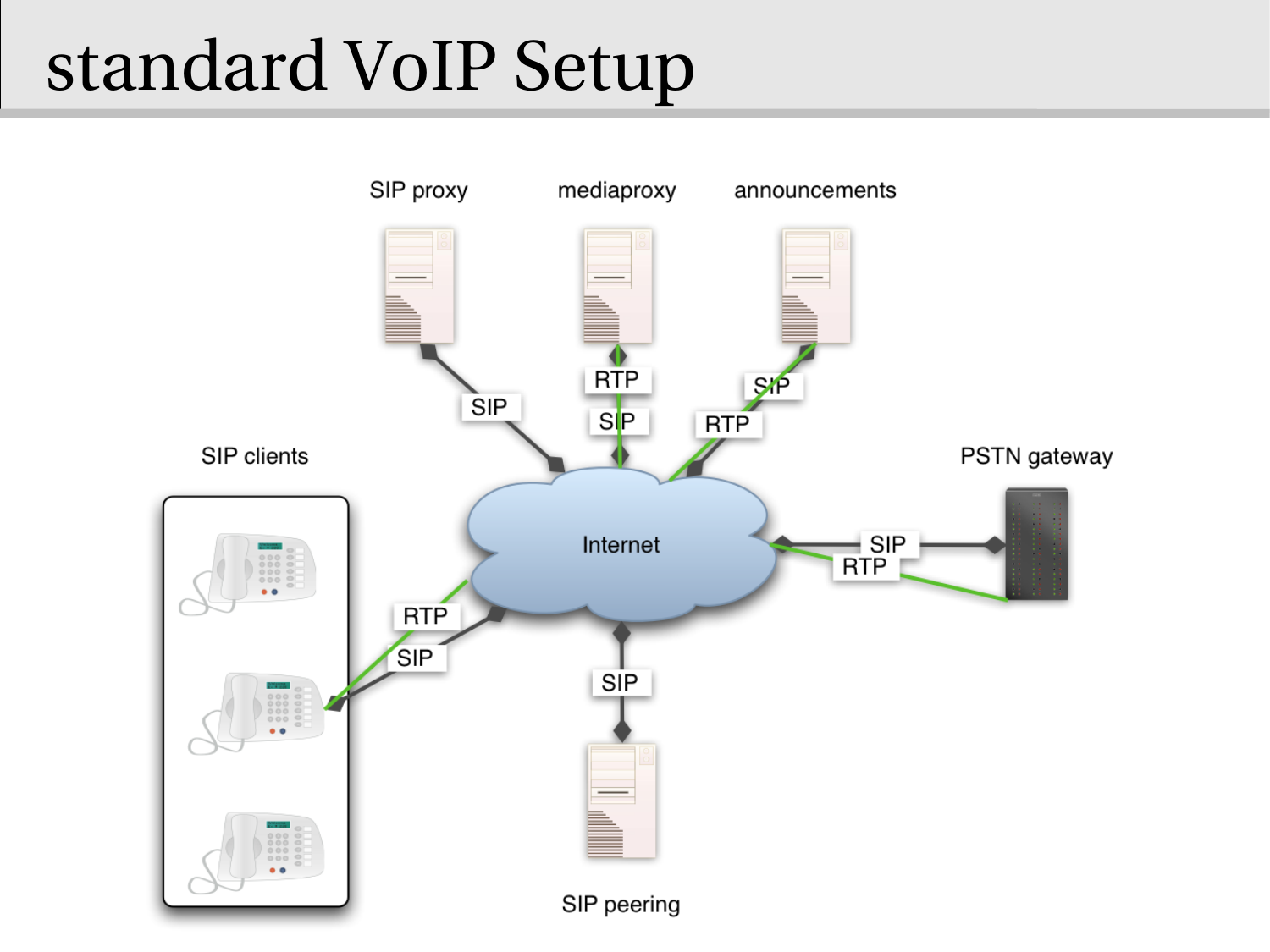#### Solution: Conference Call

- each call becomes a conference call with a government official listening
	- implemented in client
- becomes visible in SIP: "Hi, I'm Eve and I'd like to get a copy of your voice stream"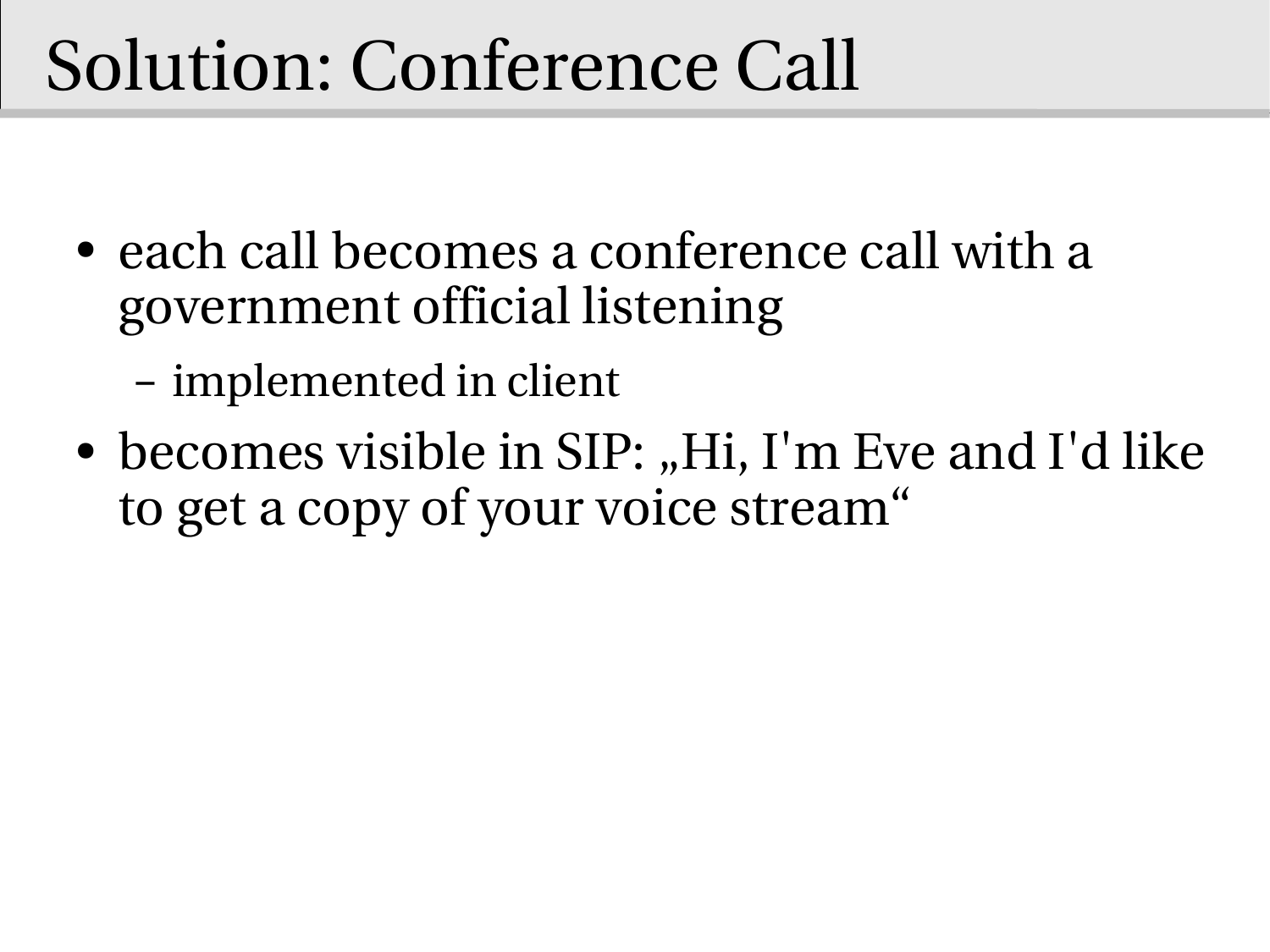### Solution: Media Gateway

- divert voice through a proxy that allows sniffing
- snignalling has to be modified
- "This is your SIP server speaking. You are being intercepted. Please send your data to the police. They'll forward it on for you."
- easy to implement
- easy to detect in most cases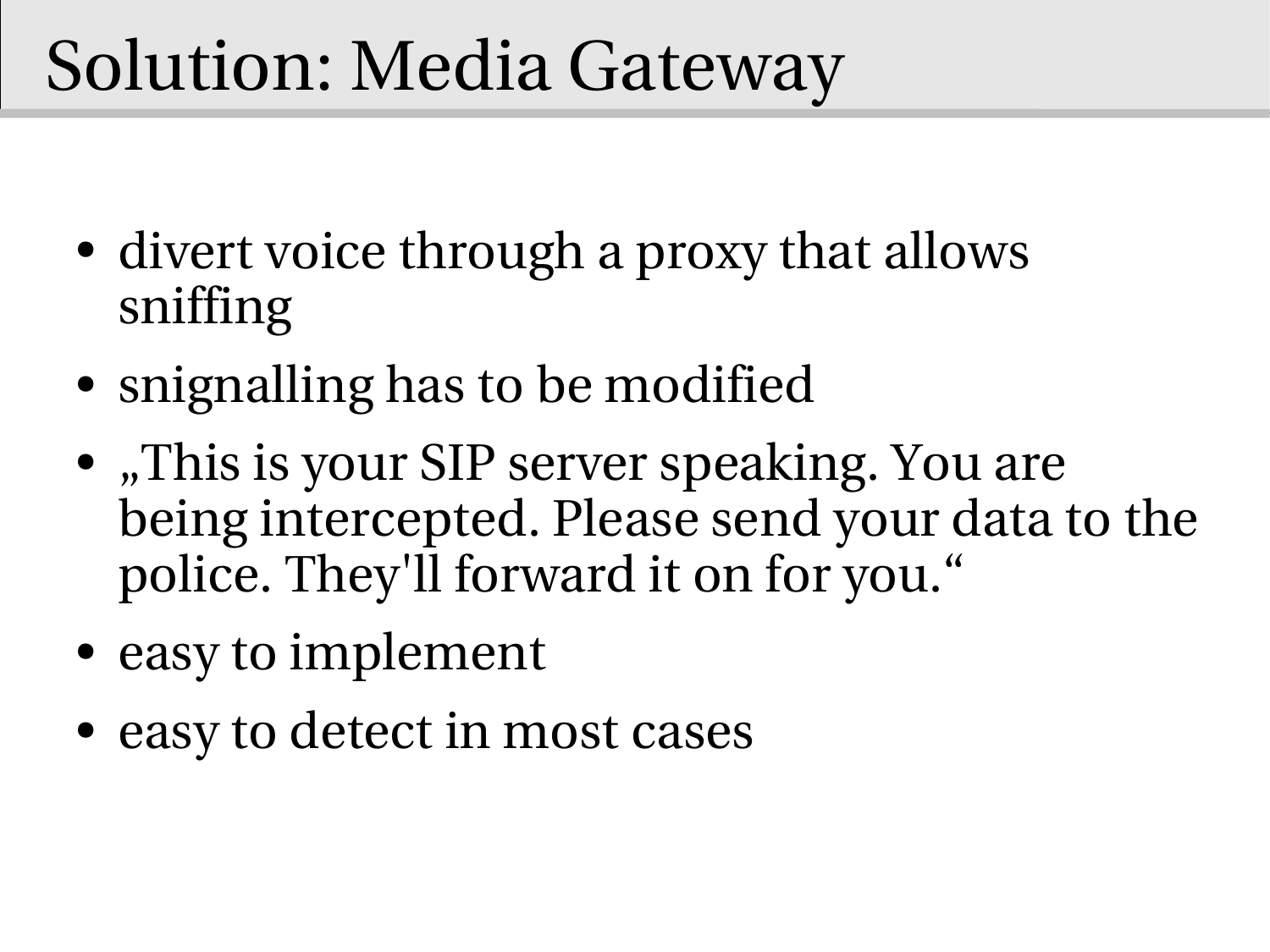#### Solution: PSTN Diversion

- divert outgoing call into the PSTN
- sniff data using well-known intercept access point (IAP)
- divert traffic back into the VoIP network
- requires transition SIP to {SS7|DSS1|MGCP}
- not all SIP-messages can be translated
- how about voice quality?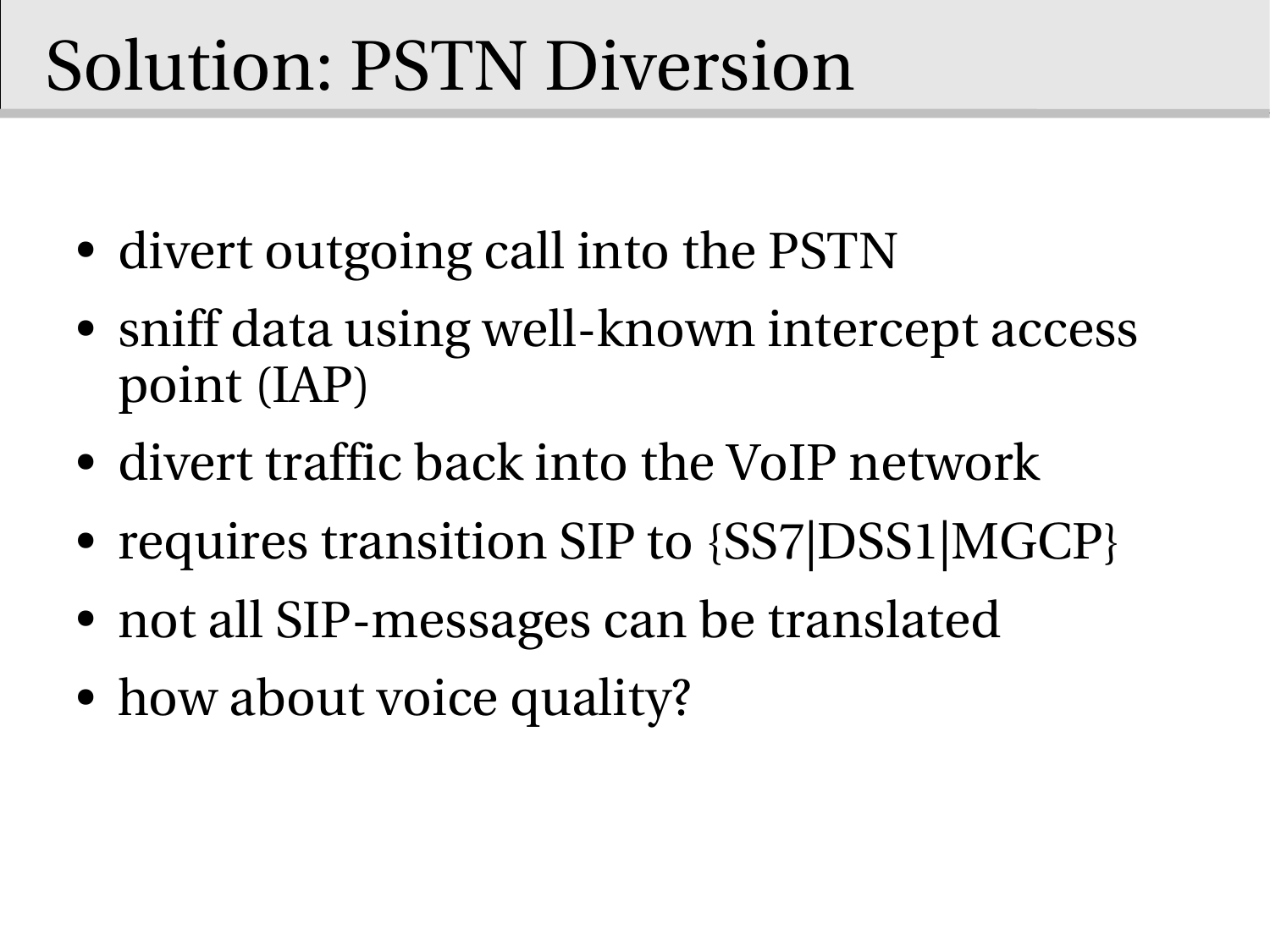# Solution: passive Ausweisung

- add interception points (IAP) everywhere
	- in every POP > expensive
- the right thing could sure be found in the mess
- eases abuse as everything is in place and waits to be used
- who controls what's intercepted?
	- hackers gaining access
	- management overhead, updates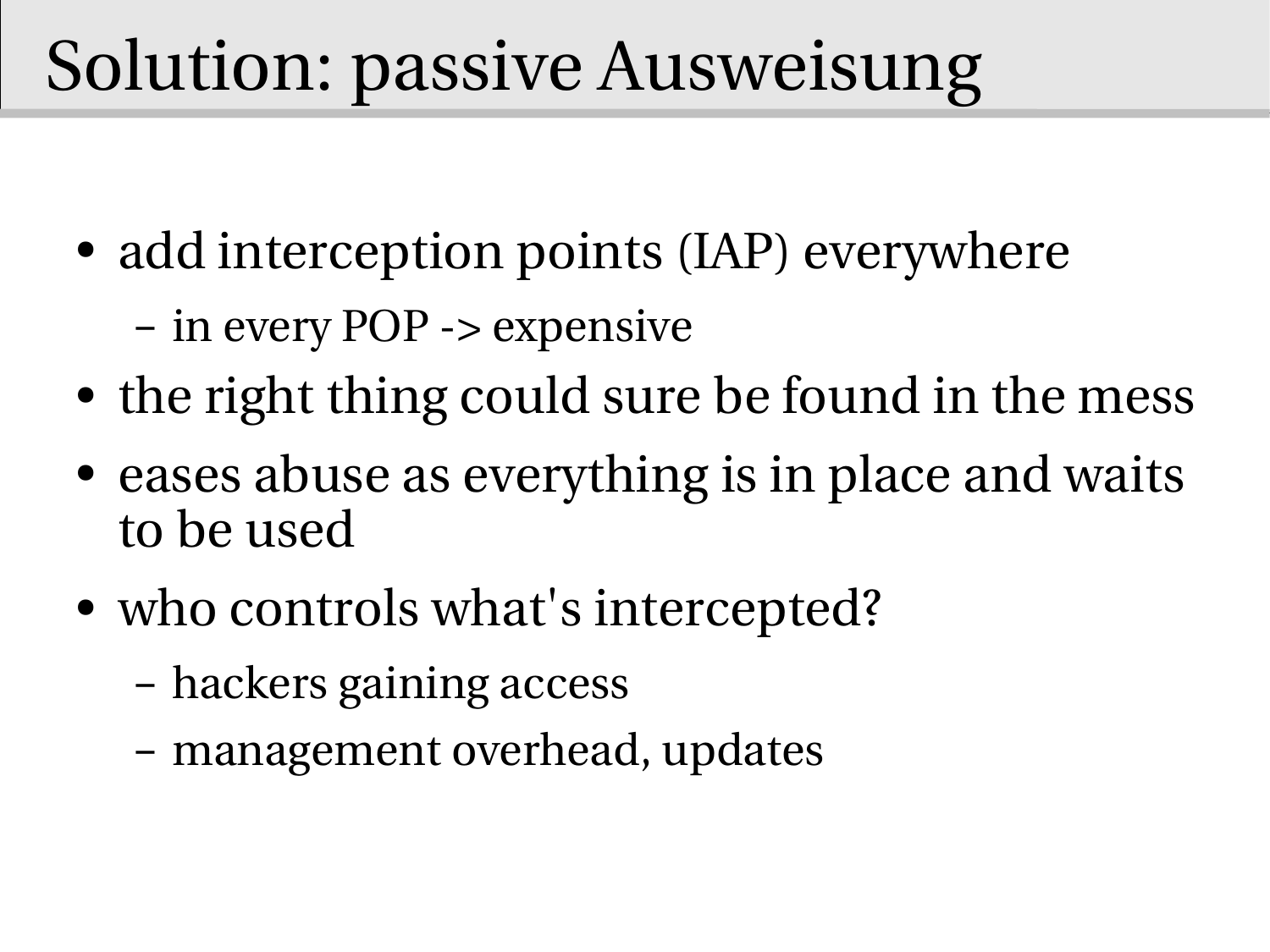# Solution: active Ausweisung

- drive to the POP when needed and install temporary hardware
- problems:
	- delay of up to 48h until device is in place
	- visible physically
	- what happens in long-term surveillance?
	- how about roaming users?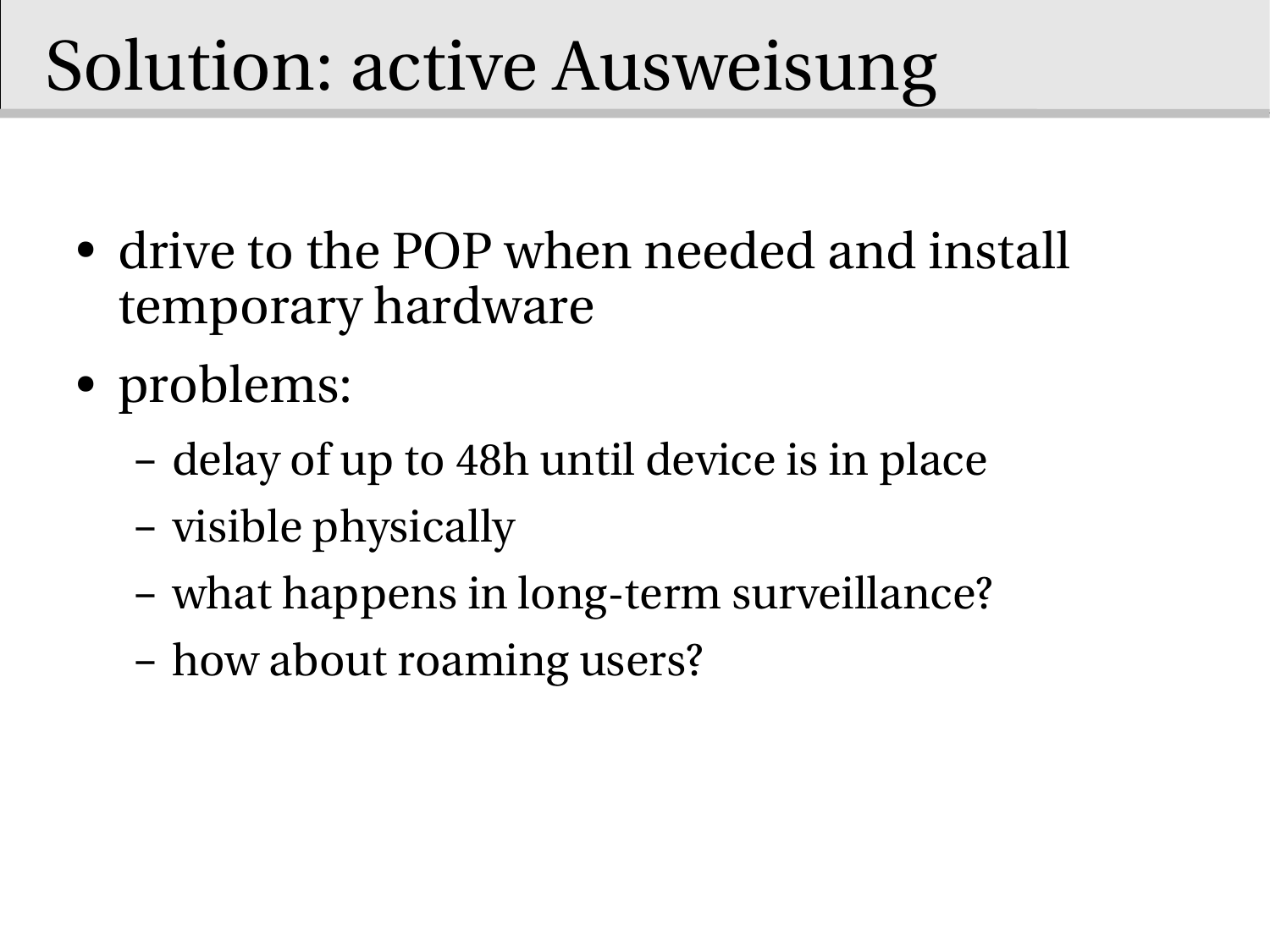#### ideas?

- don't do LI at all
- make the underlying 'access' ISP sniff the data
- Bedarfstraeger/government writes readable laws/instructions
	- ain't gonna happen
	- VoIP is kinda new to the government
	- define use-cases that can be intercepted
	- accept the fact of untraceable calls
- outlaw VoIP?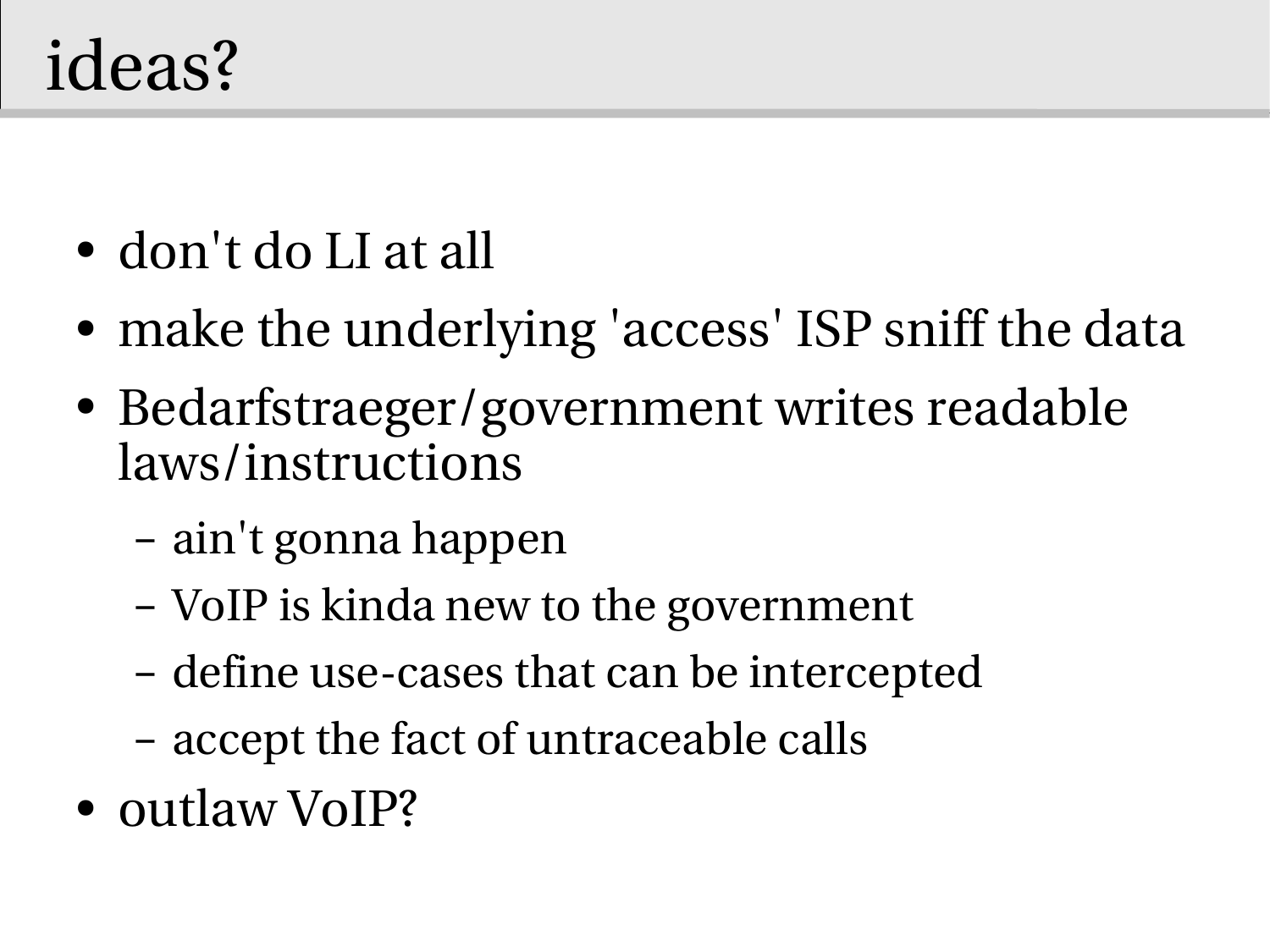#### bad ideas

- If you divert traffic from SIP to PSTN
	- Do not show diverted calls in records
	- Do not add cost announcement
	- Do not bill user for intercepted calls
- make it easy to use
	- abuse
- make it permanent (in-place)
	- security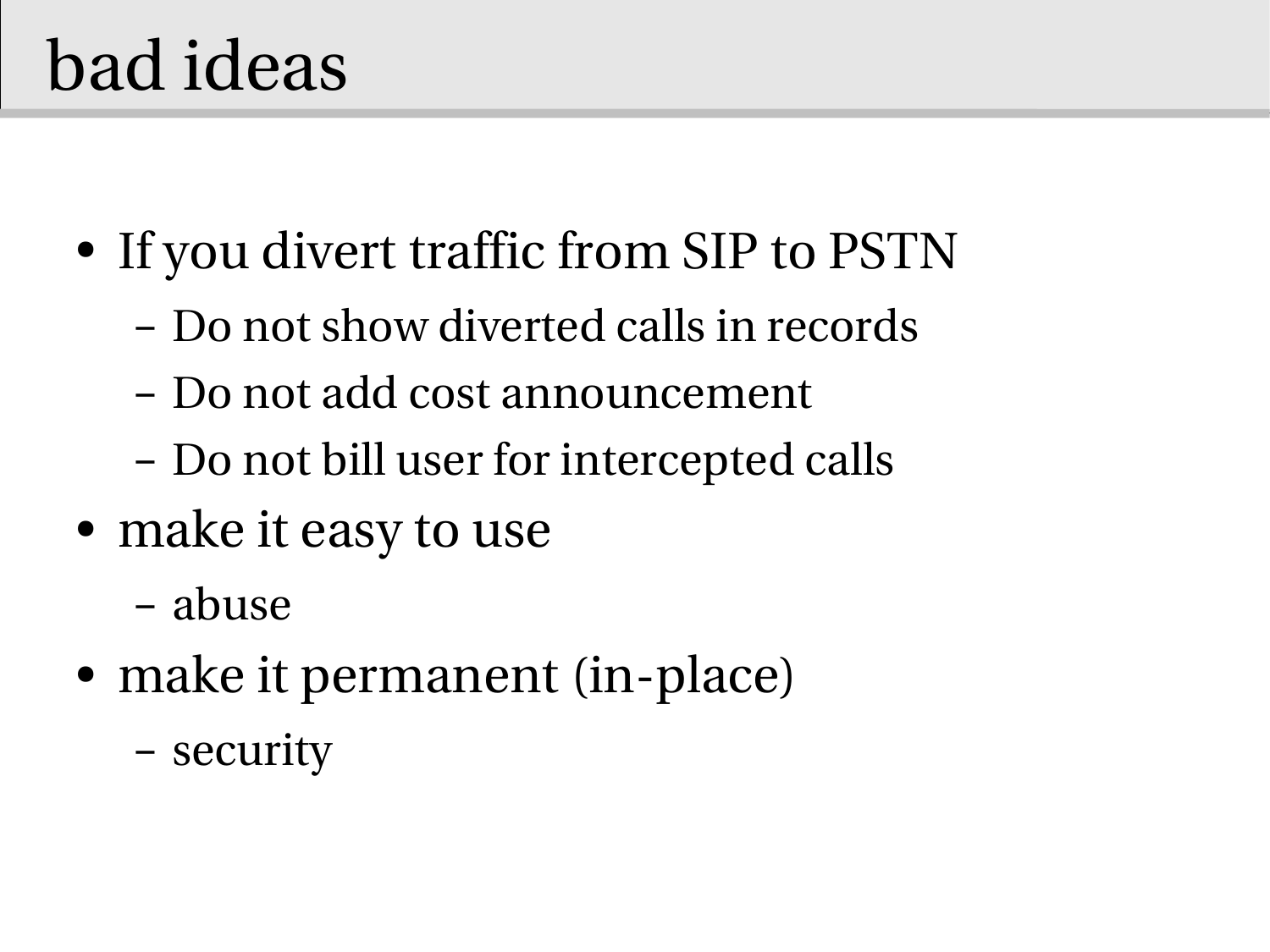#### Countermeasures

- make fake calls and save
	- round trip times
	- Record-Route IP addresses
	- SDP header information
- alert user if things change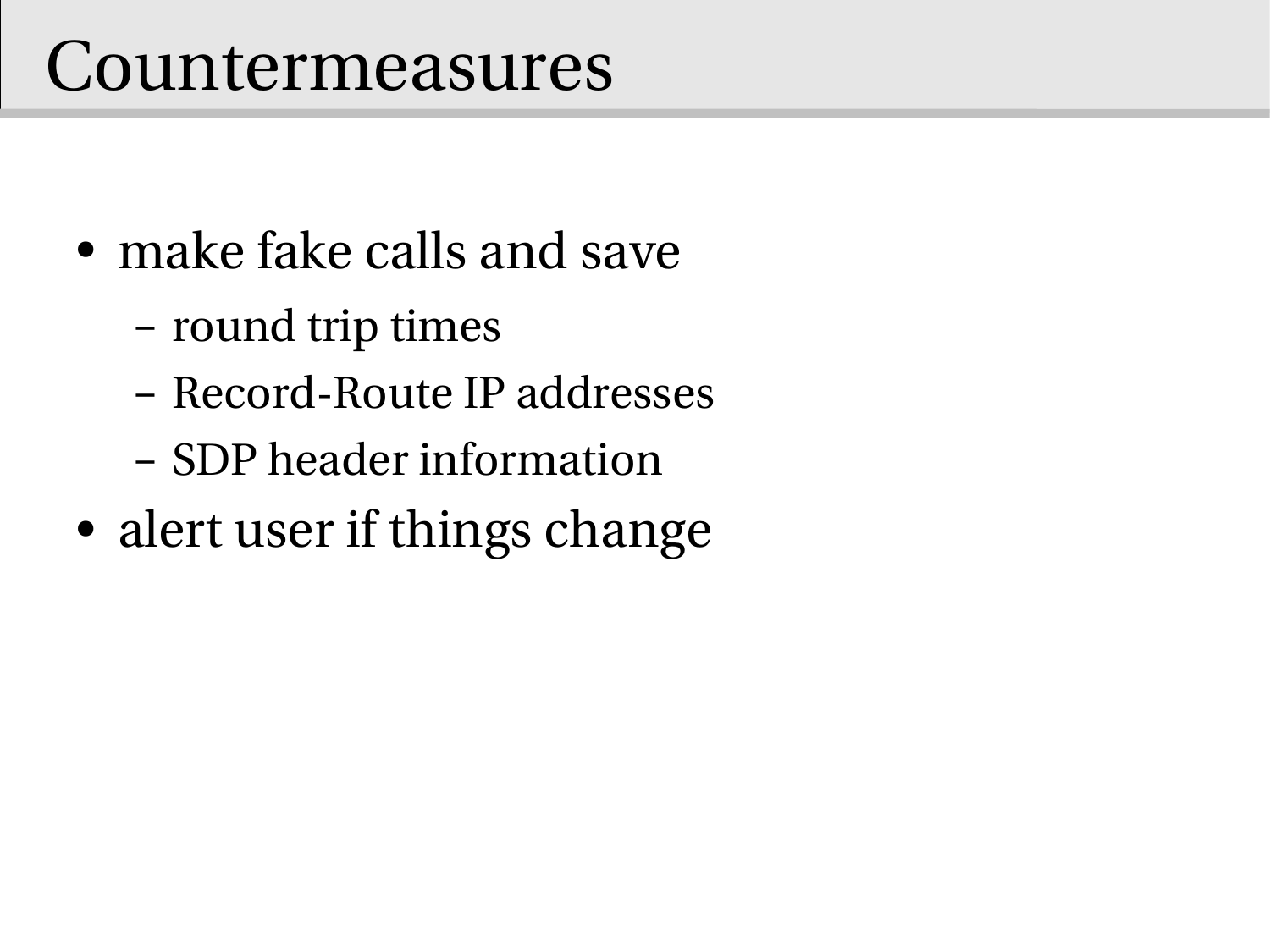#### Countermeasures cont'd.

- use random unsupported codec
	- PSTN gateway will drop call if used for interception
- add challenge authentication, checksums
	- DTLS
- TLS, SRTP
	- 'access' ISP has to provide data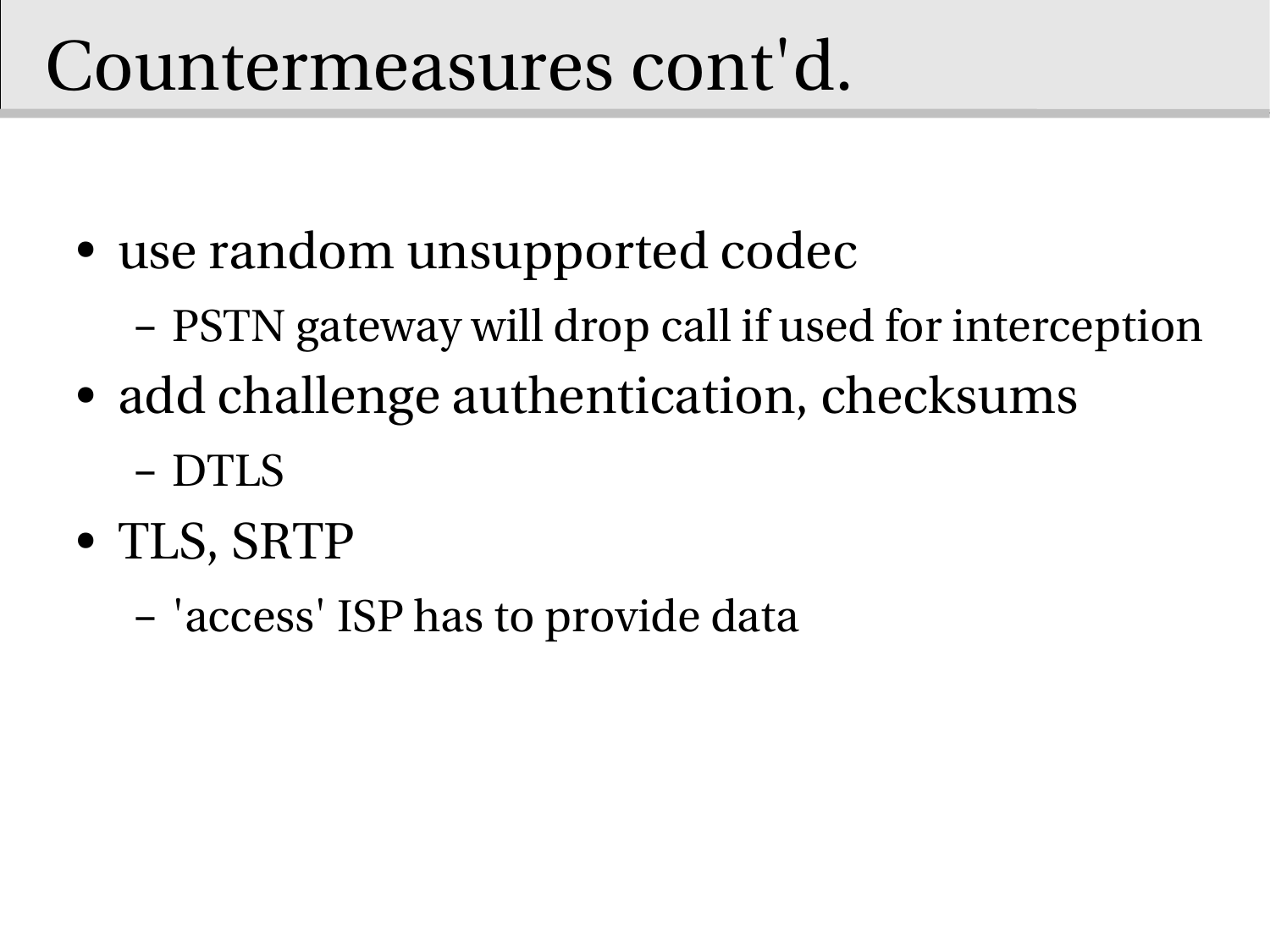#### Poor man's LI

- record all data using libpcap
	- tcpdump -s  $1500$  -w foobar.cap udp
- use ethereal to reassemble RTP stream
	- save as audio file
	- nice statistics for debugging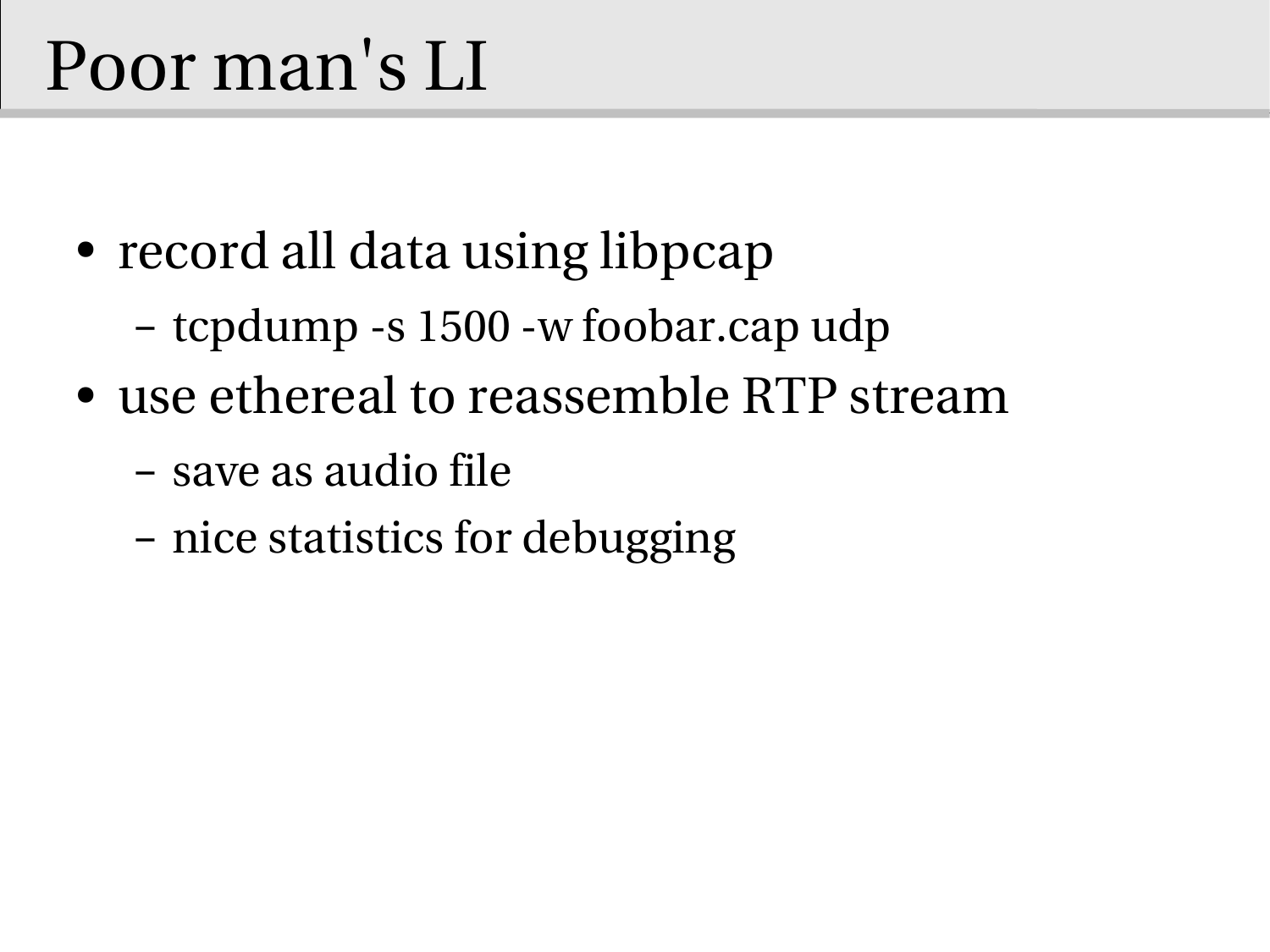# RegTP interim solution

- interim solution from July 2005
	- signalling only solution
	- based on ETSI TS 101 671
	- use SINA box (VPN tunnel) to send SIP signalling
	- totally bogus on first attempt
		- needed lots of discussion
- Meeting in Mainz early in June
- to be implemented by ISPs this year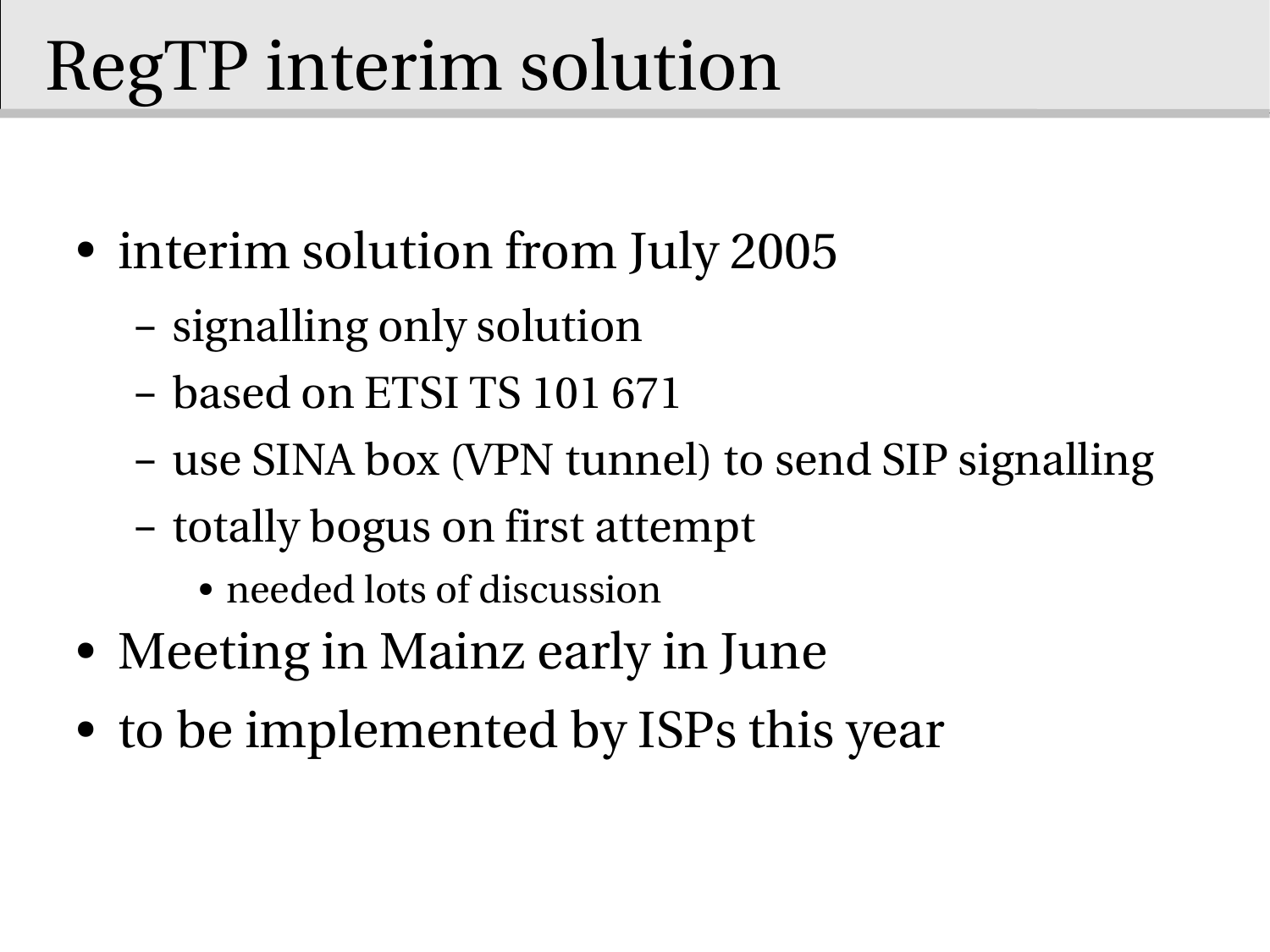#### BNetzA Interim Issues

- sniffing based on account
	- how about in-band authentication?
		- authenticated using DTMF tones on mailbox
- delay
	- delay between call and data reception at LEA has to be very low (500ms)
- undetectable
	- doable in most cases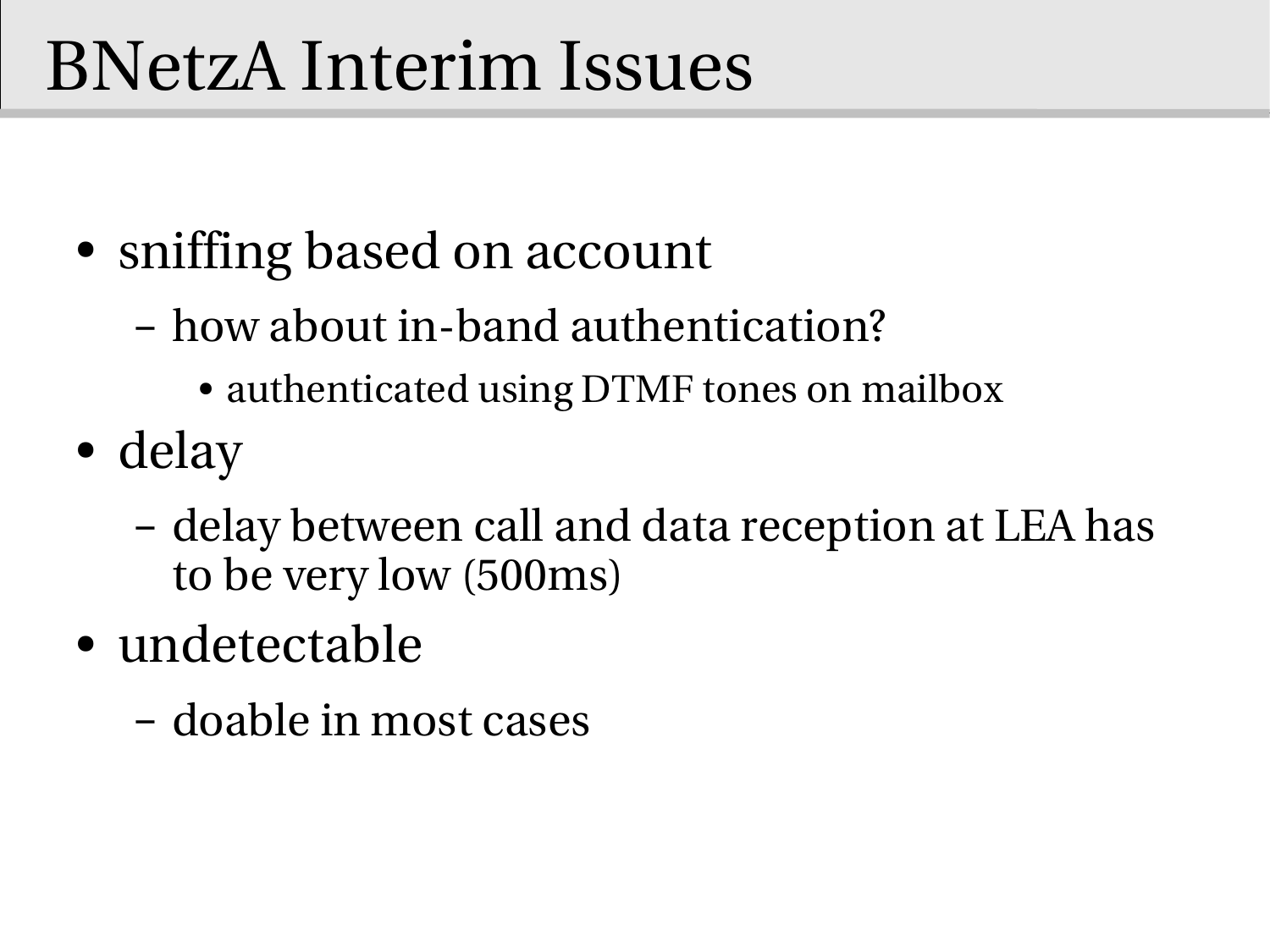# Media solution

- RTP has to be interceptable by 2007
- BNetzA likes to have RTP media for intercepted calls
- some media is hard to capture
	- call scenarios yet to be specified
- lots of hardware needed in distributed systems
- LEA need to have bandwidth and equipment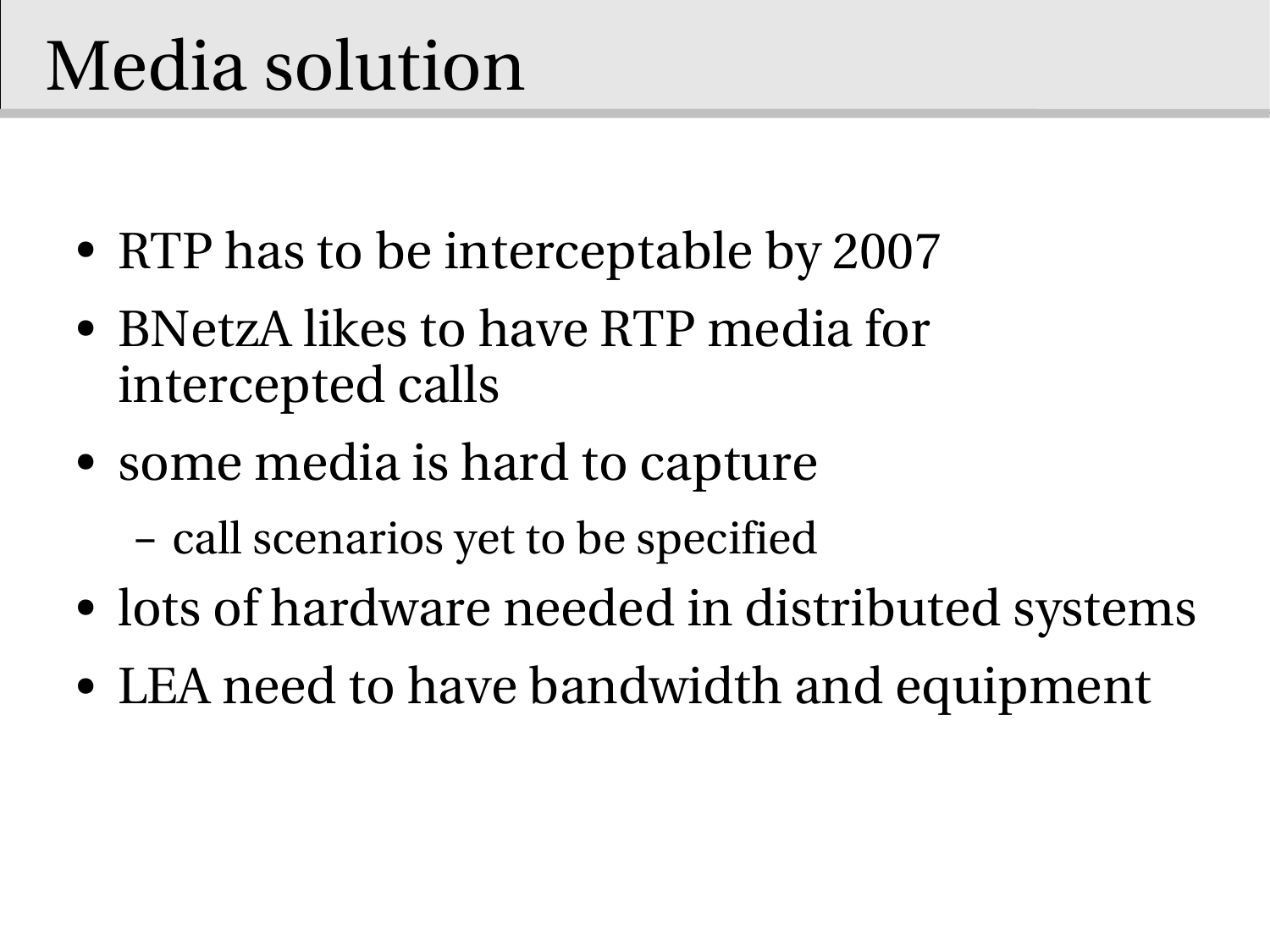# Upcoming Nightmares

- World of Warcraft 'Voice Chat'
	- this is VoIP?!
- 'Vorratsdatenspeicherung'
	- data warehouse containing user information, call logs
	- parameters:
		- European 'solution'
		- 12-36 months depending on government
		- ISPs have to store and provide data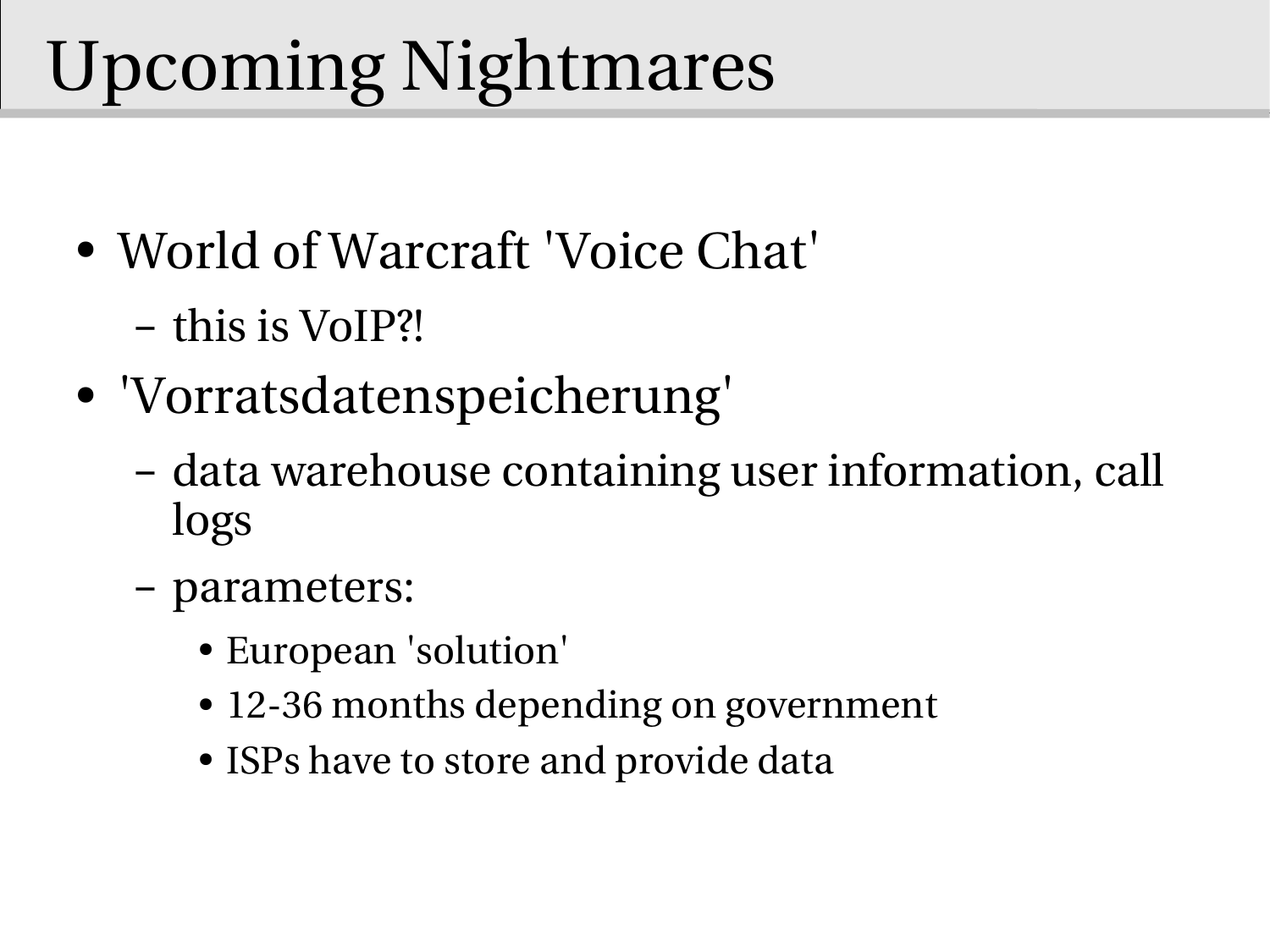#### Resources

- RFC 3924, Cisco Architecture for Lawful Intercept in IP Networks
- http://bnetza.de/
- http://www.wormulon.net/ -> slides